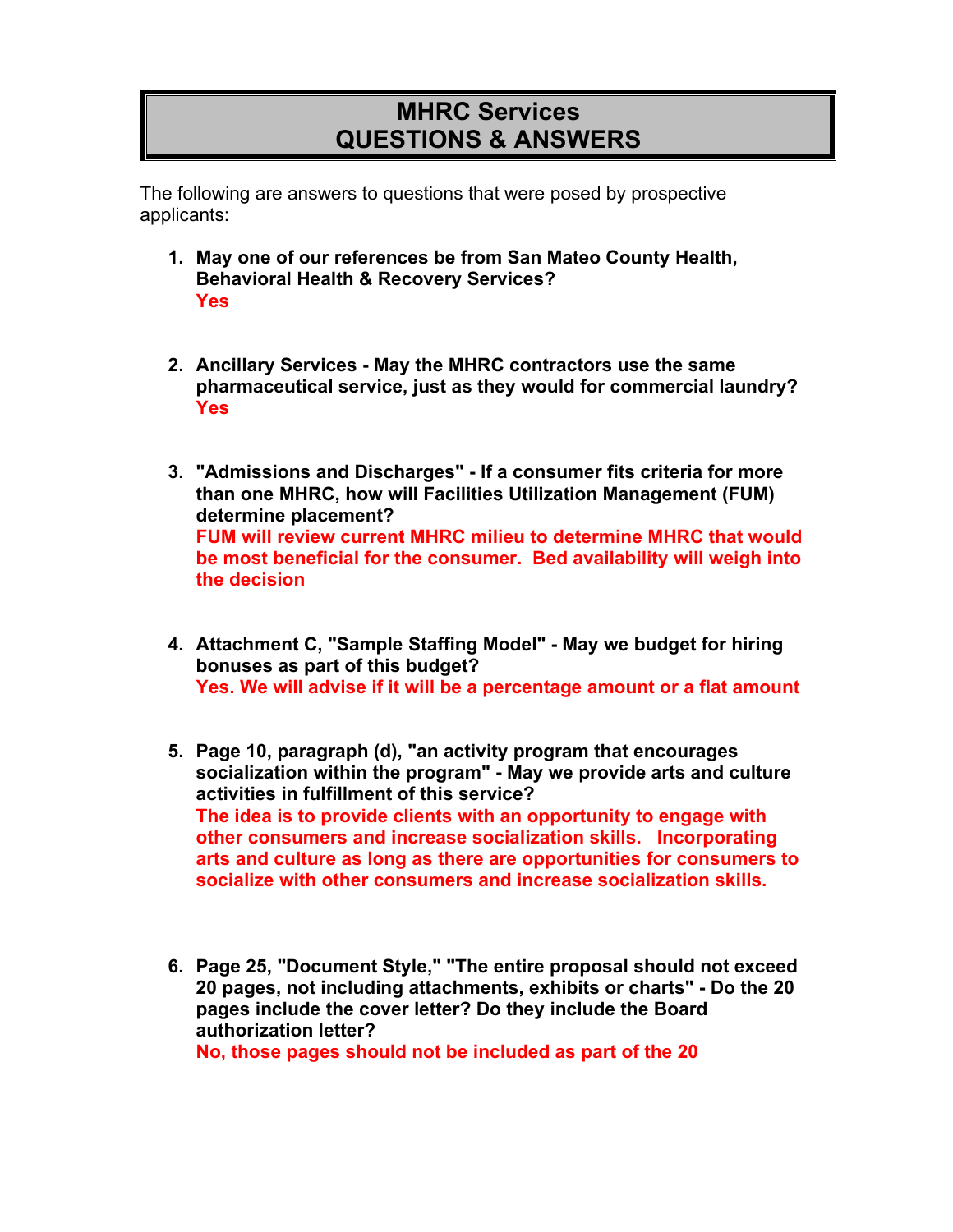**7. Page 24, "Proposal Content," "Explain how work, equipment and knowledge....." In which of the proposal sections - Qualifications/Service Model/Staffing/Cultural Humility/Claims would you like the applicant to describe transition to County or new contractor? In each of the proposed sections, as applicable.**

**8. Page 24, "Supplementary Documents," "If additional documents and materials are appropriate, or have been requested by the County," provide in the following order as applicable...." - Under this RFP, are we required to provide Minimum Qualifications, Organizational Capacity, Financial Documents, Samples, and Attachments/Certifications? Please supply any documents that will assist in evaluating your agency for these services**

**9. How will the County ensure equitable staff pay across the four MHRCs so that each MHRC does not lose staff to others due to differences in pay?**

**It will not be the County's responsibility to get involved in each of the MHRC's operational oversight including their recruiting and retention processes. Having said that, County believes an equilibrium will be attained between demand/supply and consequentially the rates of the staff as the operations of these four MHRCs stabilize. And MHRCs will need to manage their benefit costs or supplement any gaps by reducing/managing non-staff expenditures to sustain this stabilized equilibrium achieved.** 

- **10.Page 15, "Training Requirements" - Will the County provide any training to staff of the four MHRCs or is each MHRC responsible for training its staff in all of these topics? MHRC's are responsible for training their staff in all areas.**
- **11.Page 16, "Performance Measures," "ensure programming is reflective of the consumers' cultural needs (i.e. linguistic...." - Could you provide information on the linguistic needs of the current MHRC population? Currently, the need is bi-lingual Spanish Speaking. San Mateo County's threshold languages are English, Spanish, Chinese and**

**Tagalog.**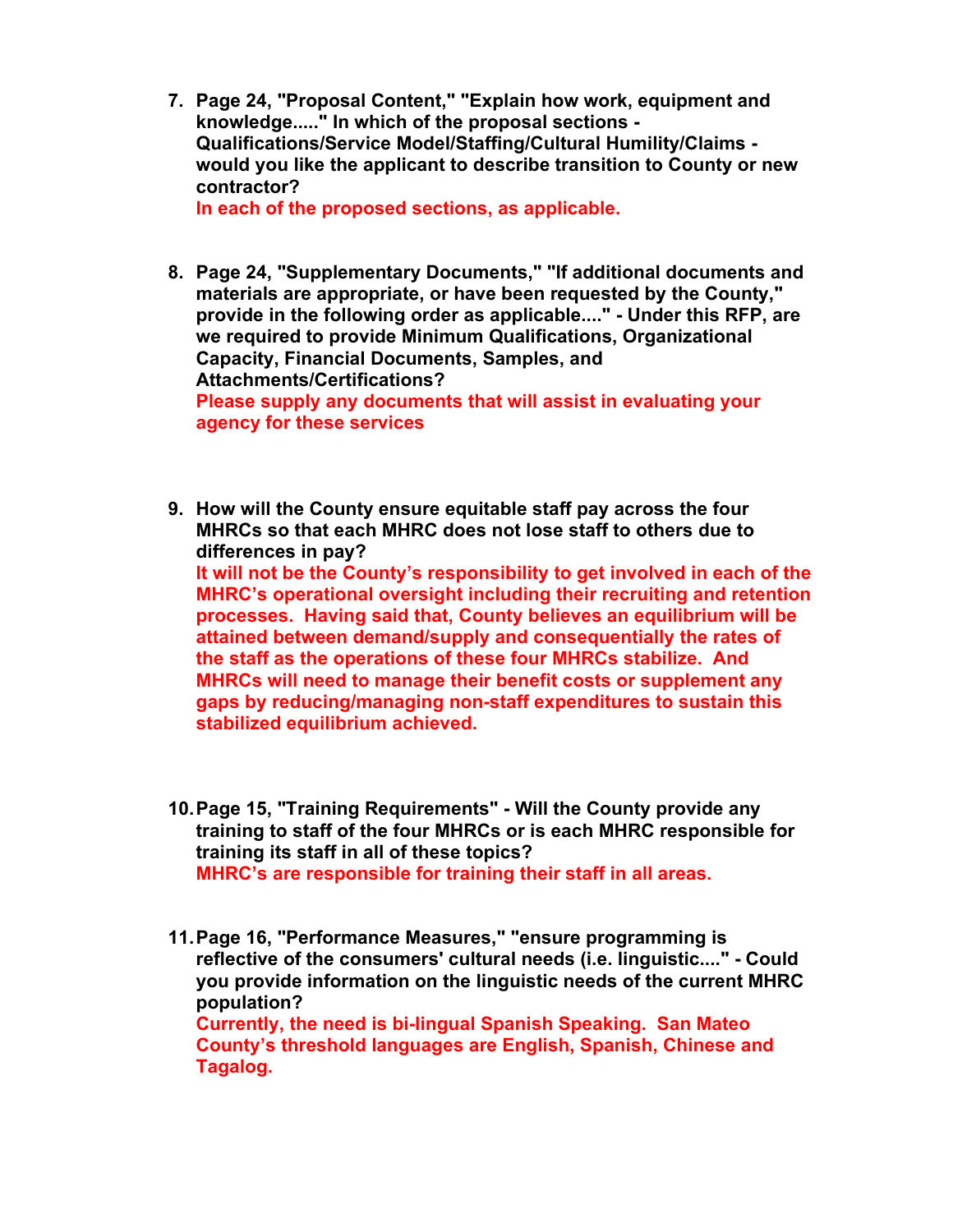- **12.Page 7, "MHRC 1," "...with many of them tending to be older" - How will you distinguish between older adult clients who require this MHRC versus a Residential Care Facility for the Elderly (RCFE)? RCFE consumers are not in need of this higher level of locked care and treatment.**
- **13.Pg 30 - Insurance - Is Cyber Liability insurance required? The box in the grid is not checked but language below in Special Insurance Requirements and in the draft contract seem to indicate it may be. Vendors that have access to Personal Health Information and/or Personal Identifiable Information do need to carry privacy liability insurance. \$5M to \$10M is preferred but can be discussed if agency is selected.**
- **14.Pg 10 - C Admission and Discharges - Regarding the need to notify FUM within 4 hours if incomplete, will packets be sent during business hours? Yes, packets will be sent during business hours, and if there are any changes to this procedure it will be discussed with the provider in advance.**
- **15.Pg 17 - D Funding, Claims, Reporting and Payment - Are we to understand ill the contractor be paid for the full budget and then the County uses the contractor's data to bill Medi-Cal which reimburses the County?**

**Contractor will need to provide Budget/Actual costs by Basic and Enhanced Services during the contracting/renewal process.**

**Basic Services will be paid on a monthly basis, each payment equal to 1/12th of the contract maximum for these services.**

**Enhanced Service will be paid on a Fee-for-Service basis using rates established in the contract.**

**The implementation of CalAIM (California Advancing and Innovating Medi-Cal initiative) may impact the manner in which claims, reporting and payments are handled.**

**16.Pg 24 - IV Budget Proposal - Will start up costs be paid separately as incurred? Yes**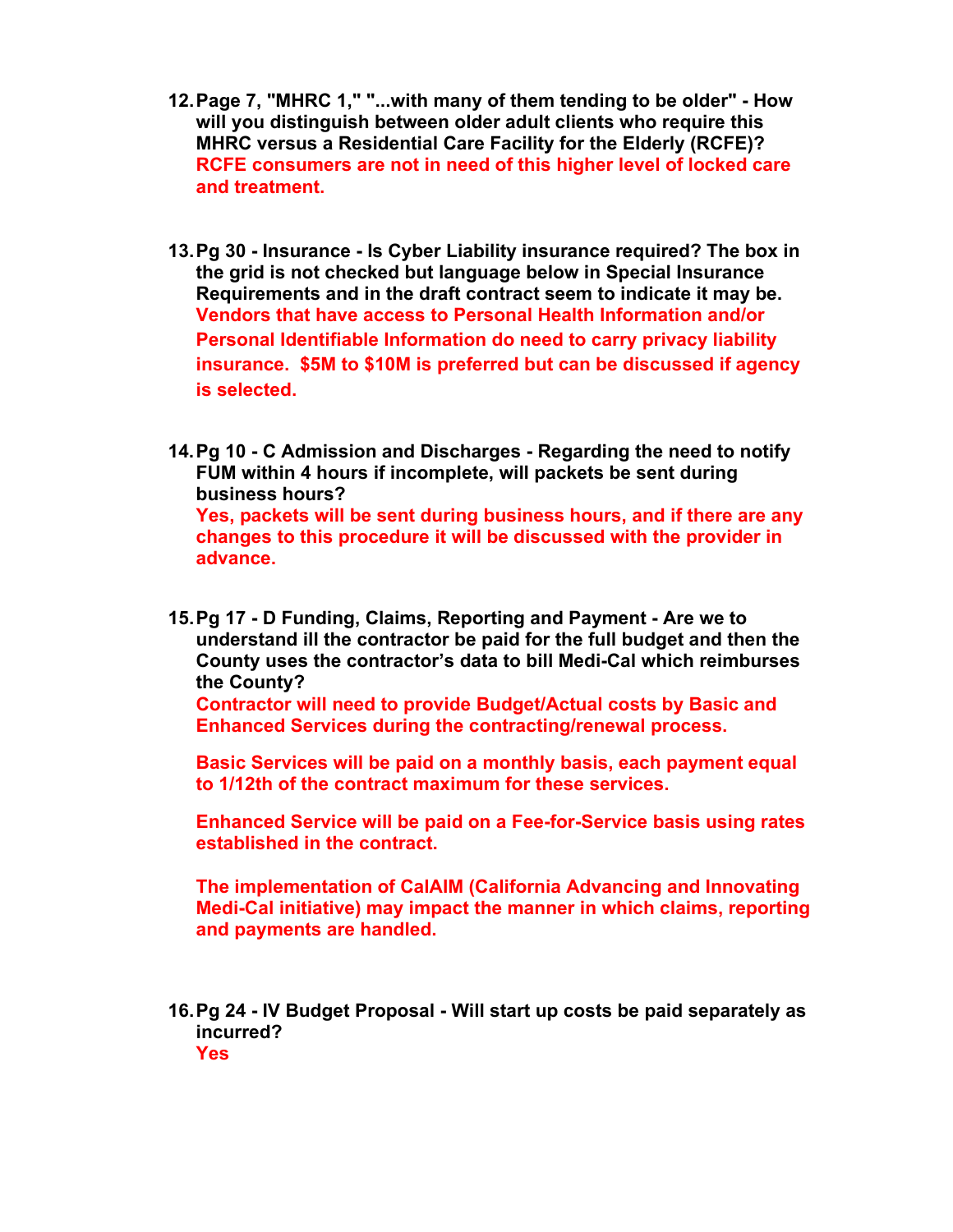**17.Are there limits to indirect costs? Is profit considered an indirect cost for purposes of calculating the % of indirect costs to direct costs?**

**Indirect costs should be incompliance with principles described in Title 2, Code of Federal Regulations, Part 200, Subpart E.**

**Please also refer to DHCS Info Notice – BHIN -21-027 (Enclosure 2 includes examples).**

**Profit is not considered an indirect cost for the purposes of calculating the % of indirect costs.**

**The implementation of CalAIM (California Advancing and Innovating Medi-Cal initiative) may impact the manner in which claims, reporting and payments are handled.**

- **18.The facilities will be maintained by the county (except cleaning)? That is correct. The buildings are owned by the County.**
- **19.Pg 21 - V - Proposed Staffing - the RFP states to include staff name, title, NPI #. We just wanted to clarify that staff will not be expected to be hired at the time of submission for services that begin in 2023 It is not expected that staff be hired at time of Proposal Submission**
- **20.Agreement Template (Enclosure 1)**

**Section 3; remove the sentence - "County reserves the right to withhold payment if County determines that the quantity or quality of the work performed is unacceptable". Our concern is that this is vague and unnecessary in light of Section 5 provisions. This can be addressed/discussed, if agency is selected to provide these services, during the Contracting process.**

**21.Agreement Template (Enclosure 1)**

**Section 5 - we would like 90 days advance notice for termination without cause given subcontractor and employee obligations Also we would like 30 days to cure a breach instead of 10. 10 days is not a reasonable time period in order to cure a breach. This can be addressed/discussed, if agency is selected to provide these services, during the Contracting process.**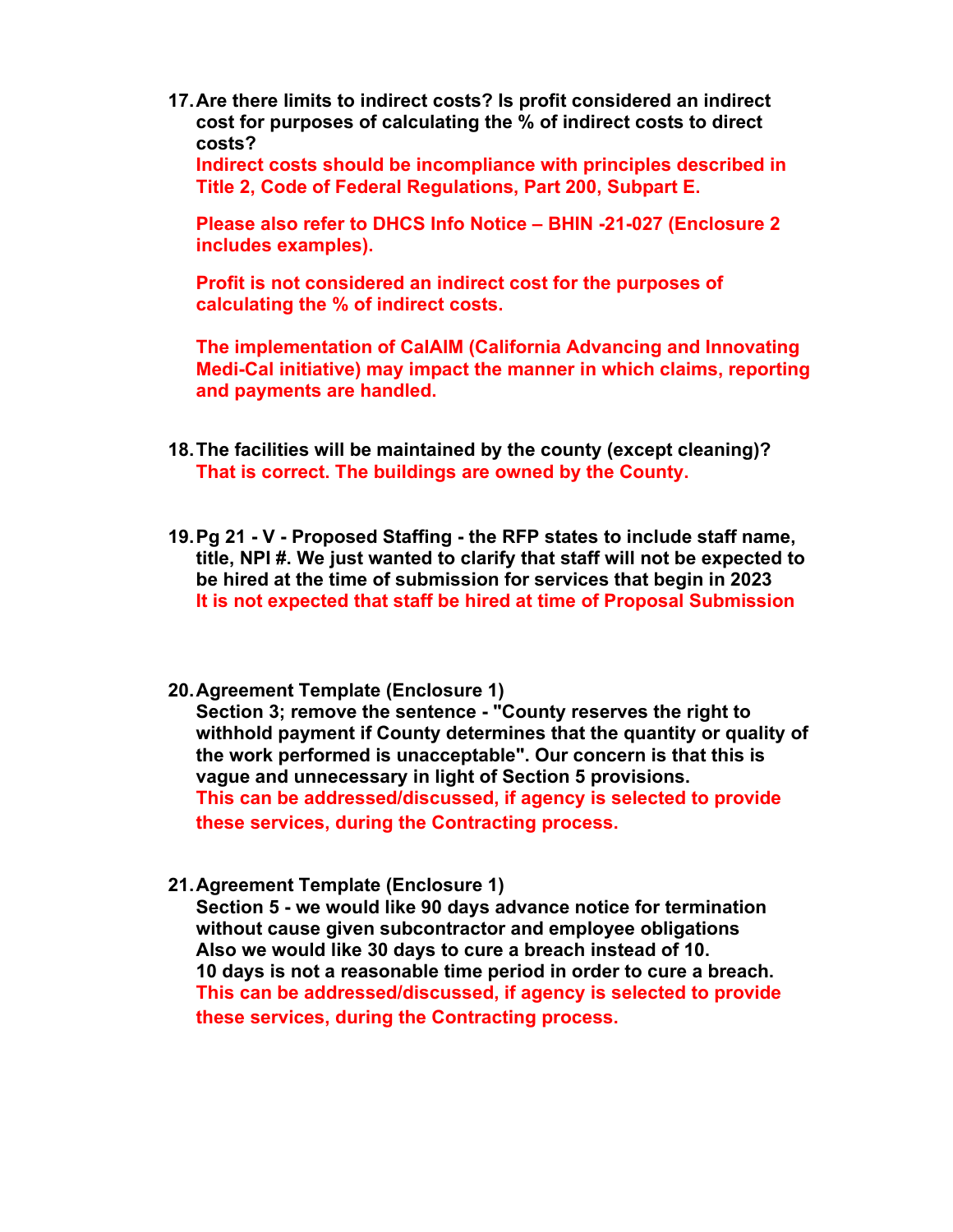**22.Agreement Template (Enclosure 1)**

**Section 8 - this section is too broad. Usually it is not crystal clear that one party is 100% responsible for a harm; its usually a combination. We will indemnify the County for our actions but only for the actions of us, or our agents, employees etc. County should be responsible for its own negligence or misconduct. This can be addressed/discussed, if agency is selected to provide these services, during the Contracting process.** 

**23.Will the selected agency be required to bill Medi-Cal directly? No, the County will pay the agency directly and bill Medi-Cal for reimbursement.**

**The implementation of CalAIM (California Advancing and Innovating Medi-Cal initiative) may impact the manner in which claims, reporting and payments are handled.**

- **24. Will the agency need to be Medi-Cal enrolled? Yes**
- **25.What is the anticipated length of stay for consumers in the MHRC? The average length of stay is 7 months BUT this varies greatly from consumer to consumer.**
- **26.Will each MHRC need to be operated by a separate provider/agency? Yes, this is a requirement of Medi-Cal**
- **27.How will Medi-Medi client/billing be handled If contractor is a Medicare approved agency, they may bill Medicare directly and balance bill unpaid to the County or they can request County bill on their behalf.**

**The implementation of CalAIM (California Advancing and Innovating Medi-Cal initiative) may impact the manner in which claims, reporting and payments are handled.**

**28.Will Long-Term and Short-Term Consumers be housed together? This will depend on the needed level of care for each consumer and which MHRC will be most appropriate for their needs.**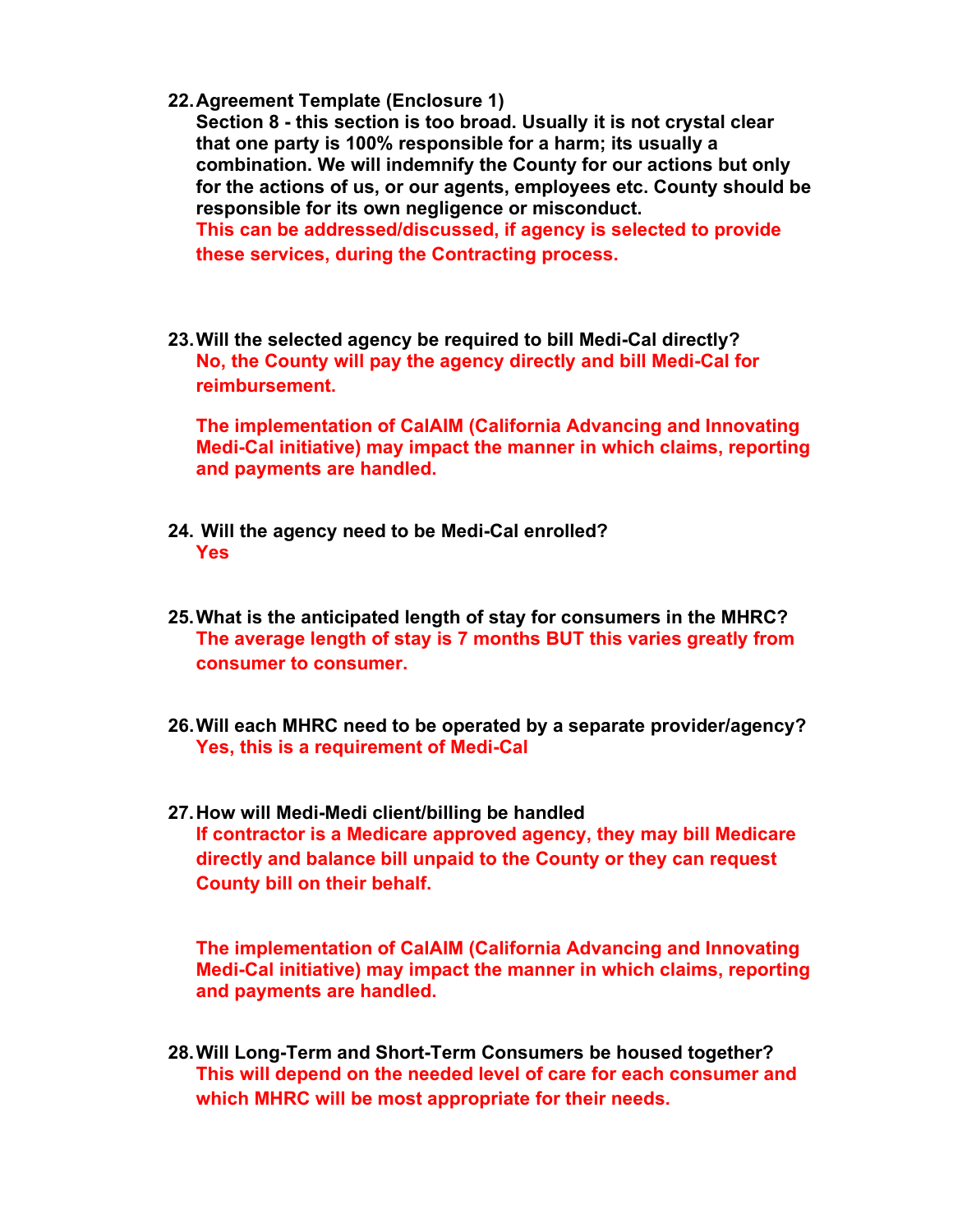- **29.Should a submitted proposal include information on levels of care an agency feels more comfortable and less comfortable with providing? Yes**
- **30.Will clients be admitted based on the MHRC's location to the consumer's family. The MHRC's are located on one campus at 400 Edmonds Rd, Redwood City, CA 94062. There will be many criteria reviewed to determine if a consumer will be admitted to the MHRC, most importantly his/her wellbeing.**
- **31.Will consumers in the different MHRC's be able to congregate on the grounds? Does each MHRC have its own separate space In some cases consumers from different MHRC may be allowed to congregate.**

**Yes, each MHRC has its own separate space with courtyard, walkways, garden area, meditation room, porch.** 

- **32.What are the requirements for keeping Medical Records? CalAim will be issuing requirements that each agency will need to abide by. When using the County;s Electronic Health Record systems the County will take ownership of those specific requirements.**
- **33.Should a submitted proposal include information on levels of care an agency feels more comfortable and less comfortable with providing? Yes**
- **34.Will agencies not be paid until the County has been reimbursed by the state?**

**No, as services are provided the County will pay the agency. As we receive more information on CalAim and payments/reimbursements reform, we may revisit with the this with the contractor.** 

## **35.Does each MHRC have a kitchen?**

**Yes, each MHRC does have a kitchen but one that is not set up to provide 3 Meals a day, 7 days a week for the consumers. There is a commercial kitchen on the campus that each MHRC can decide to utilize that service OR contract with an outside dietary service.**